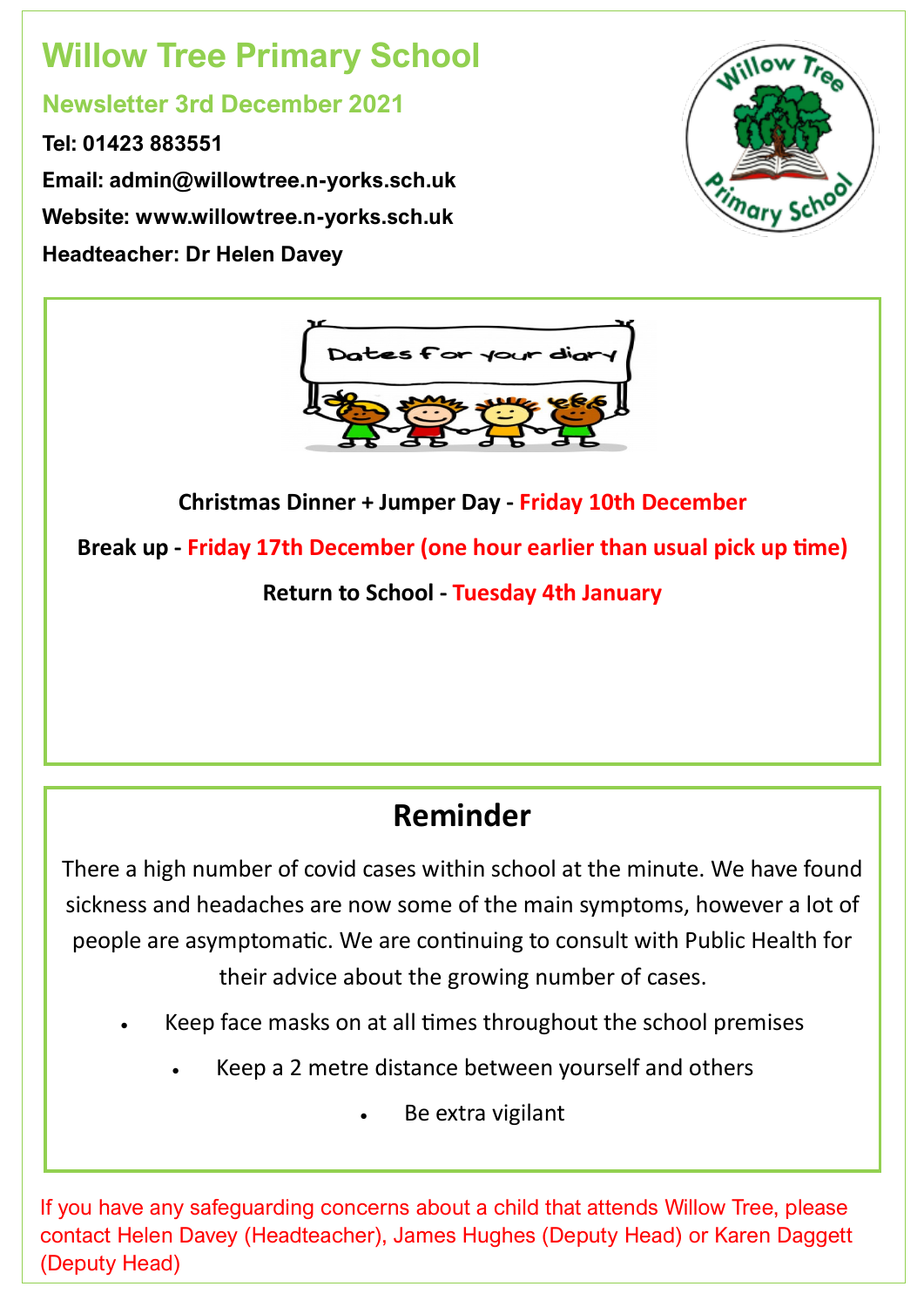### **Flu Immunisations**

The school nurses are coming for catch-up flu immunisations on **Monday 13th December at 9:30am** for children who were absent. If you didn't give consent previously and would like your child to have the immunisation, follow the link below. If your child was just absent on the day of immunisations and you have already given consent you don't have to do anything.

If you have already given your consent please DO NOT give your consent again. This link is only for people who didn't previously give their consent and would now like their child to receive the flu immunisation.

<https://www.hdft.nhs.uk/fluconsent/>

School code: 121424 and click 'Find school'



#### **Lateness**

A significant number of children are arriving after their doors have closed. By being late they are missing 10 minutes of their first lesson of the day. If your child is then late everyday of the week, they are missing an hour of learning each week which they can't get back.

Please ensure you are on time, it saves staff and children crossing bubbles especially when Covid cases are on the rise.

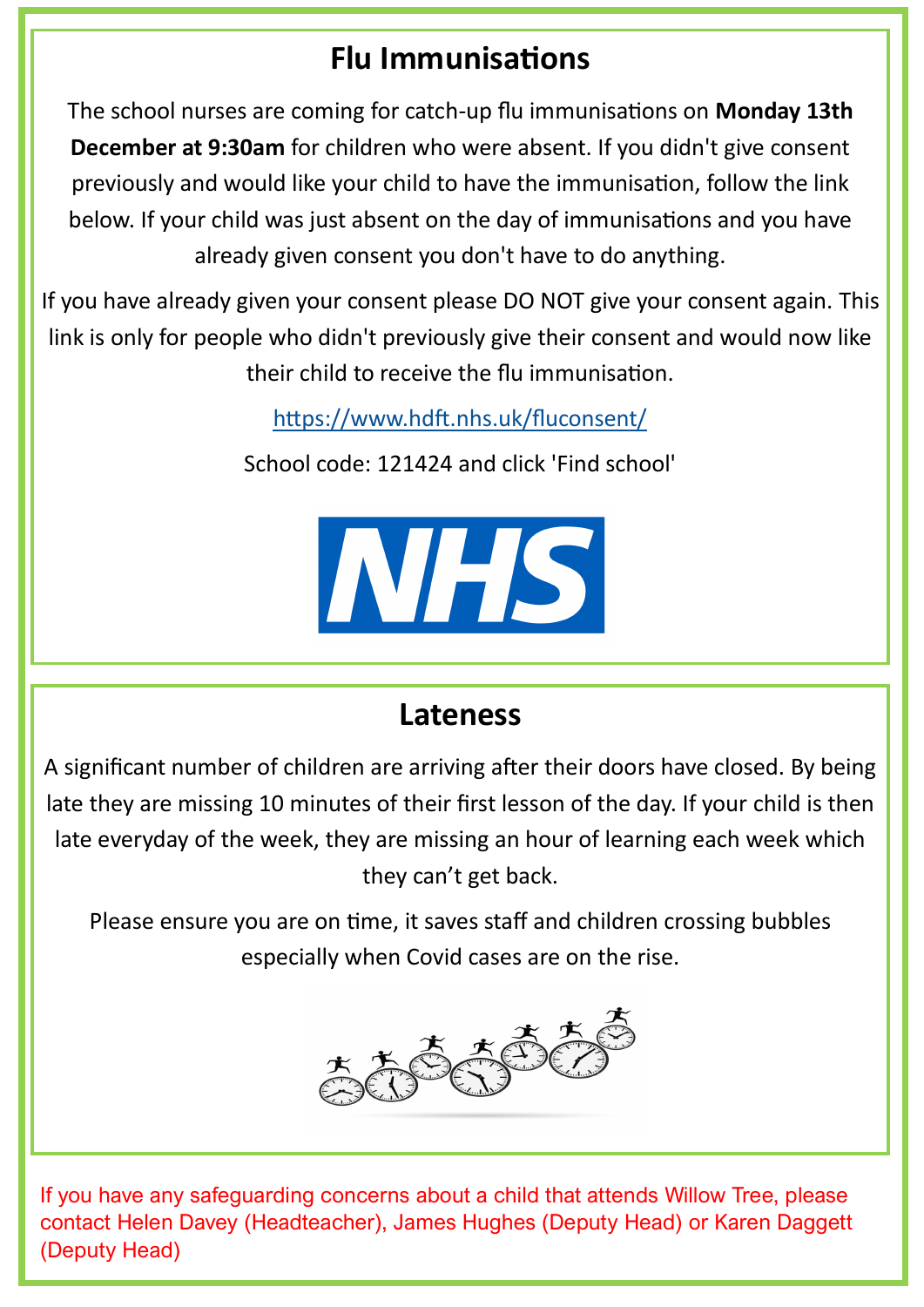## **Clubs**

The programme for clubs is now live on our website. We have some new clubs including such as dance, tennis, mandarin, nature and French.

Please note singing club is not renewing for the spring term.

The link for the programme is below:

https://www.willowtree.n-[yorks.sch.uk/parents/clubs](https://www.willowtree.n-yorks.sch.uk/parents/clubs-and-activities)-and-activities



## **Christmas Cards**



Children are allowed to bring in Christmas cards **Monday—Friday next week ONLY.** They will drop them off in a box in their classroom



with the child's name and class name, these will then be distributed during the last week of term.

# **Thank you**



Huge thank you to Harrogate Christmas Tree Centre for our beautiful Christmas Trees in Drummond and in the office in Jepson.